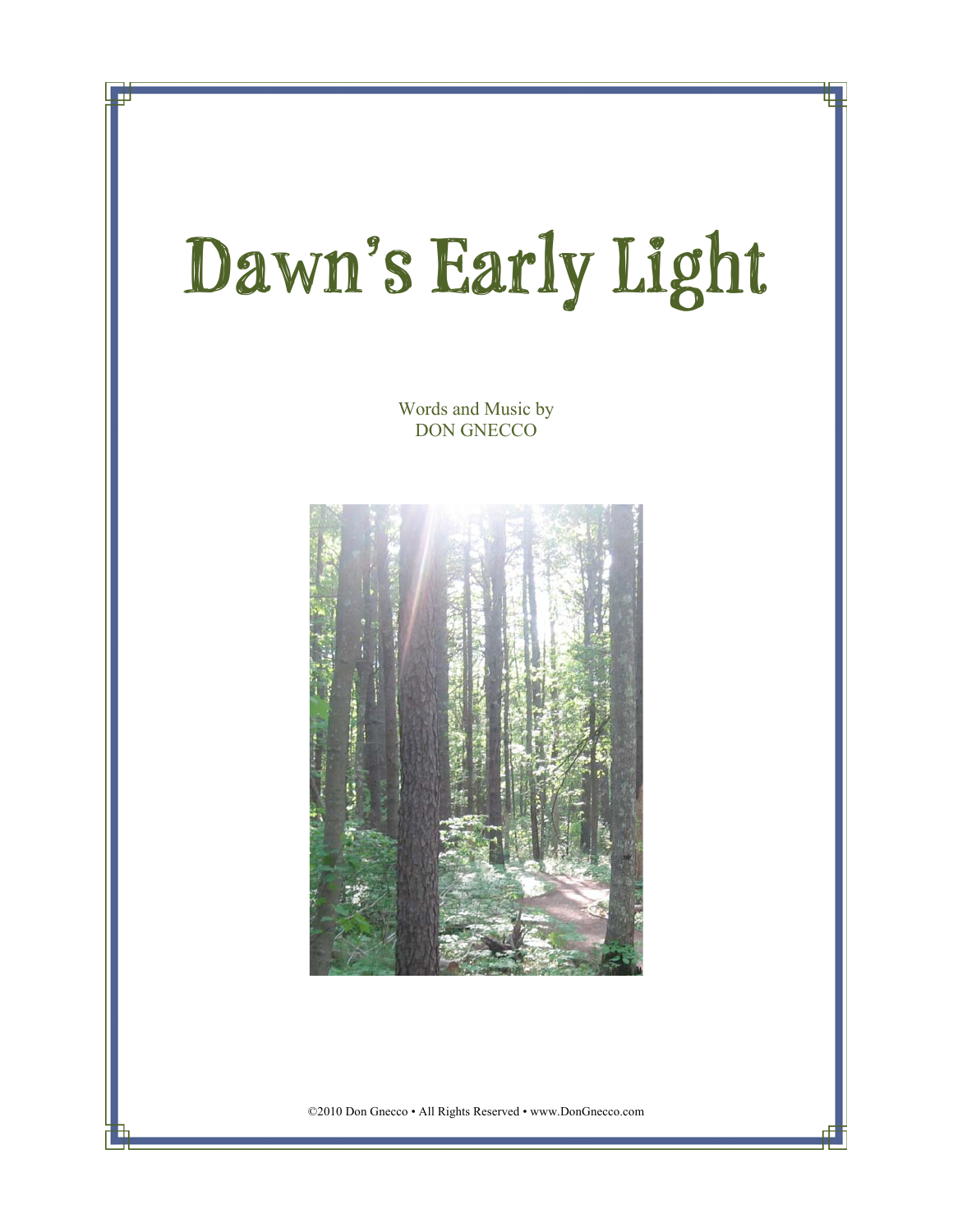## *Dawn's Early Light*

*For Jennifer and Mac*











© 2010 • Don Gnecco • All Rights Reserved • www.DonGnecco.com